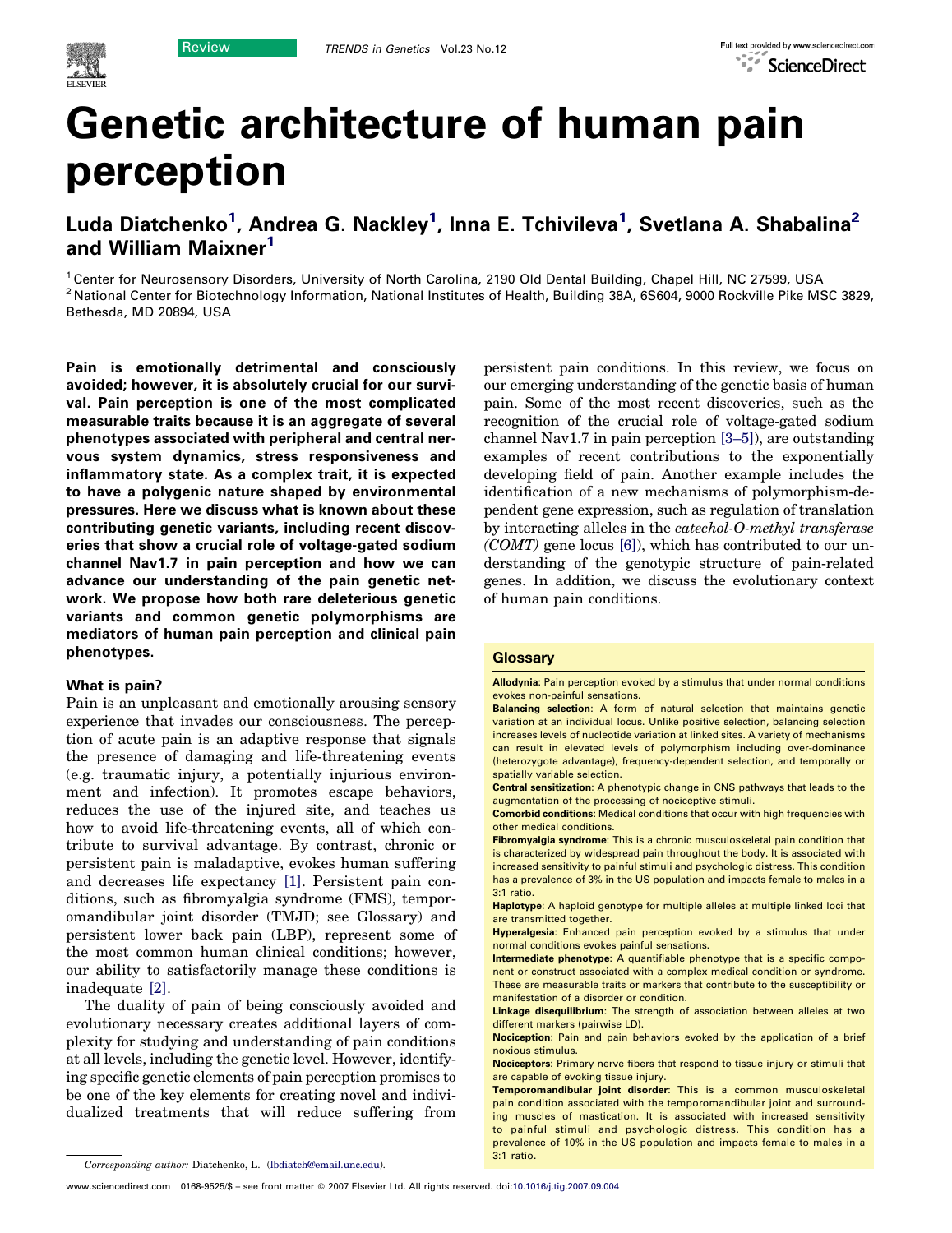# Human clinical pain phenotypes: biology or psychology?

A common feature of human pain conditions is that they are multifactorial and present clinically as a mosaic of biologic and psychologic phenotypes [\[1\].](#page-7-0) This is particularly true of idiopathic pain disorders (IPDs), which include the most prevalent pain conditions such as TMJD, FMS, irritable bowel syndrome, chronic headaches, interstitial cystitis, chronic pelvic pain, chronic tinnitus, whiplashassociated disorders and vulvar vestibulitis. The worldwide prevalence of persistent or chronic pain, most of which consist of IPDs, is 15–20% for adults [\[7\].](#page-7-0) World Health Organization surveys show that approximately one in ten primary care patients develop a persistent pain  $\text{condition}$  within  $12$  months, and  ${\sim}50\%$  of those who develop a persistent pain condition do not recover within 12 months [\[8\].](#page-7-0) Unlike acute pain evoked by injury, IPDs are often poorly associated with signs of measurable tissue or organ pathology. IPDs commonly aggregate as 'comorbid' conditions and are characterized by a complaint of pain and intermediate phenotypes associated with motor function, autonomic balance, neuroendocrine function and sleep. Although the mechanisms that underlie IPDs are poorly understood, these conditions are characterized by interactions between a state of pain amplification and psychologic distress. Additional difficulties for diagnosis arise from the substantial variability in the relative contributions of pain amplification and psychologic phenotypes to IPDs, which depends on, and is modified by, exposures to environmental events that evoke tissue injury or psychologic distress [\[1,9\]](#page-7-0).

Are there surrogate models of human pain conditions? Several animal and human models have been proposed, some of which reproduce the intermediate phenotypes associated with human persistent pain conditions ([Table 1](#page-2-0)). Noxious thermal, mechanical, ischemic and algesic chemicals or irritants can be applied to various anatomic sites to evoke quantifiable verbal and behavioral measures of pain sensitivity in experimental models that mimic aspects of human pain conditions [\[10,11\]](#page-7-0).

Animal models (which use behavioral, pharmacologic, electrophysiologic, and histologic techniques) have proven extremely useful in studying the mechanisms underlying the neurobiology of pain processing and analgesia. Recently, however, pain researchers have expanded their technical toolbox to include transgenic mice and knockout mice that have been proven to be effective in identifying genes that mediate specific components of pain processing. A recent striking example is the gene encoding the Runt domain transcription factor Runx1. Runx1 is expressed on most nociceptors (sensory pain fibers) during embryonic development but becomes restricted to a smaller population of pain-sensing fibers in adult animals [\[12\].](#page-7-0) In these neurons, Runx1 regulates the expression of many ion channels, receptors, and signaling molecules that respond to tissue injury. Mice lacking Runx1 exhibit diminished responses to both heat and cold thermal stimuli. Additionally, they fail to develop mechanical allodynia after nerve injury. Because Runx1 regulates the expression of nociceptor phenotypes, it provides an attractive target for human association studies and the development of novel pharmacotherapeutics.

A comprehensive catalog of genes implicated in pain and analgesia in mouse models has recently been consolidated in a Pain Genes Database [\[13\]](#page-7-0) [\(http://paingeneticslab.ca/](http://paingeneticslab.ca/4105/06_02_pain_genetics_database.asp)  $4105/06\_02$  pain genetics database.asp). Of the  $\sim$ 200 genes implicated in pain sensitivity through mouse knockout studies in this database, we summarized information regarding  $\sim$ 100 genes shown to produce specific noncontradictory alterations in pain behavior(Table S1, Supplemental Material online).

Although animal models have proven extremely effective in teasing apart the underlying biologic processes and signaling pathways that mediate pain perception and behaviors, they are unable to reproduce human pain conditions in their full complexities [\[14\]](#page-7-0). Because animal studies are usually conducted on only one or a few inbred strains, results are not always applicable to human pain conditions. Furthermore, it has recently became evident that the genetic structure for alternative splicing events are substantially divergent between humans and mice [\[15\]](#page-7-0). Thus, human association studies in clinical populations are required to validate the findings from genetically engineered mice.

### Genetic background of human clinical pain phenotypes

The complete inability to sense pain in an otherwise healthy individual is a very rare phenotype. Patients with congenital insensitivity to pain (CIP) have a sensory-discriminative deficit and do not perceive pain, whereas subjects with congenial indifference to pain (CIDP) have loss of the affective-motivational component of pain perception–they can recognize painful stimuli but do not show withdrawal responses [\[3–6\].](#page-7-0) Such individuals often die in childhood because they fail to perceive injuries and infections, which reinforces the view of the necessity of pain perception for species survival [\[3–5,16\].](#page-7-0) CIP, also referred to as hereditary sensory and autonomic neuropathy (HSAN), is distinguished from CIDP by the presence of peripheral neuropathy. At present, five types of HSAN have been identified, which are caused by mutations in five distinct genes. Although these genes cannot be integrated into one specific pathway, severe mutations in each of these genes lead to a related pain phenotype [\[16\]](#page-7-0) [\(Table 2](#page-3-0)).

Several recent publications have identified the  $\alpha$ -subunit of sodium channel  $\text{Na}_{\text{V}}1.7$  (SCN9A) as an essential and nonredundant requirement for nociception in humans  $[3-5,17]$ . After the discovery of Cox *et al.* [\[3\]](#page-7-0) that three distinct familial nonsense mutations, which cause the loss of function in the  $Na<sub>v</sub>1.7$  channel, are linked to the inability to perceive any form of pain, Goldberg et al. [\[17\]](#page-7-0) reported that the loss-of-function mutations in SCN9A underlies the congenital indifference to pain in multiple human populations. Nine loss-of-function mutations of SCN9A have been identified in nine families from seven nationalities. In both reports, affected individuals showed a loss of pain perception, although the ability to distinguish sharp from dull stimuli was preserved, and affected individuals were able to detect differences in temperature. Motor reflexes and autonomic responses were also normal, suggesting an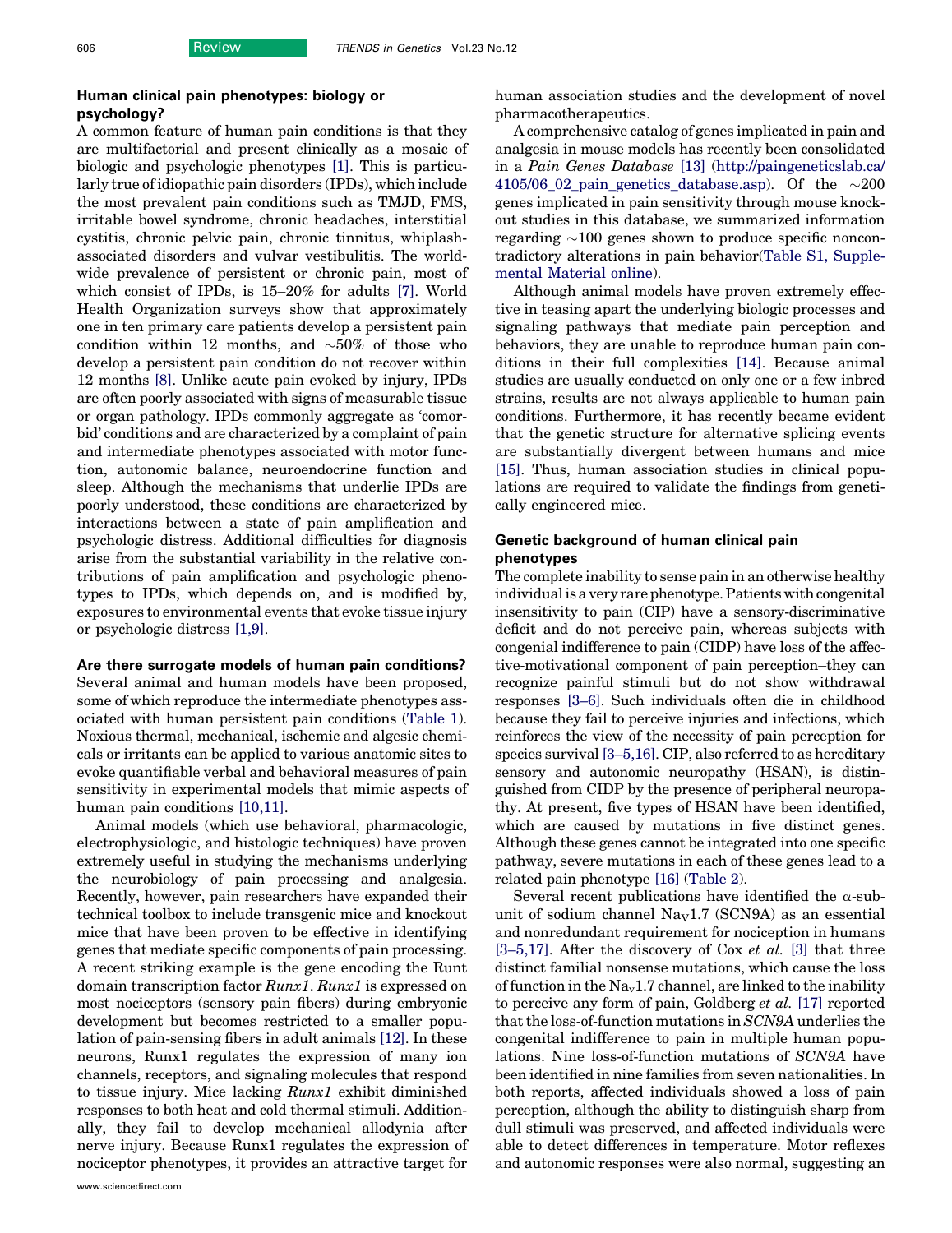| <b>Clinical pain condition</b>       | Surrogate animal model                                                                                                                                           | Surrogate human model                                                          | <b>Refs</b>      |
|--------------------------------------|------------------------------------------------------------------------------------------------------------------------------------------------------------------|--------------------------------------------------------------------------------|------------------|
| Cutaneous pain                       |                                                                                                                                                                  |                                                                                | [11, 57]         |
| Burn pain                            | No                                                                                                                                                               | UV burn; heat burn; freeze burn                                                |                  |
| Postoperative incision pain          | Incision model                                                                                                                                                   | No                                                                             |                  |
| Cancer pain                          | Implantation of tumor cells; chemotherapeutic agents                                                                                                             | No                                                                             | [10]             |
| Musculoskeletal                      |                                                                                                                                                                  |                                                                                | [10, 11, 58, 59] |
| Muscle pain                          | Carrageenan; acidic saline; hypertonic saline                                                                                                                    | Exercise; hypertonic saline                                                    |                  |
| Fibromyalgia syndrome                | Stress-induced hyperalgesia models                                                                                                                               | Sleep deprivation                                                              |                  |
| Lower back pain                      | Lumbar root injury                                                                                                                                               | No                                                                             |                  |
| Arthritis models                     | Surgical production of a joint defect; Carrageenan; complete<br>Freund's adjuvant <sup>a</sup> ; Kaolin <sup>a</sup> ; lipopolysaccharide; uric acid<br>crystals | No                                                                             |                  |
| Temporomandibular joint<br>disorders | Carrageenan; CFA                                                                                                                                                 | Hypertonic saline                                                              |                  |
| Primary headache conditions          |                                                                                                                                                                  |                                                                                | [60]             |
| Migraine                             | Vascular models; neurovascular models                                                                                                                            | Nitroglycerin or calcitonin gene<br>related peptide - jugular vein<br>infusion |                  |
| Tension                              | No                                                                                                                                                               | No                                                                             |                  |
| Neuropathic pain conditions          |                                                                                                                                                                  |                                                                                | [10, 61]         |
| Neuropathic pain                     | Nerve injury models; rhizotomy; CNS lesions; streptozocin<br>diabetic models; Varicella-zoster virus injection; lysolecithin<br>demyelination                    | Post-ischemic paraesthesia and/or<br>dysesthesia                               |                  |
| Visceral                             |                                                                                                                                                                  |                                                                                | [10,62]          |
| Acute visceral pain                  | Stimulation of hollow organs                                                                                                                                     | Stimulation of hollow organs                                                   |                  |
| Angina pectoris                      | No.                                                                                                                                                              | Adenosine infusion                                                             |                  |
| Irritable bowel<br>syndrome/colitis  | Injection of inflammatory substances: trinitrobenzene sulfonic<br>acid, zymosan                                                                                  | No                                                                             |                  |
| Vulvar vestibulitis                  | No                                                                                                                                                               | No                                                                             |                  |
| Interstitial dystitis                | Injection of inflammatory substances                                                                                                                             | No                                                                             |                  |

#### <span id="page-2-0"></span>Table 1. Animal and human experimental pain models

<sup>1</sup>These are inflammatory agents often used in animal model of pain and inflammation.

CFA, complete Freund's adjuvant.

absence of peripheral nerve abnormalities. Although Goldberg et al. [\[17\]](#page-7-0) have referred to this condition as 'congenial indifference to pain' (CIDP; autosomal recessive [\[16\]](#page-7-0) OMIM 243000, [http://www.ncbi.nlm.nih.gov/sites/](http://www.ncbi.nlm.nih.gov/sites/entrez) [entrez](http://www.ncbi.nlm.nih.gov/sites/entrez)), Cox et al. proposed the term 'channelopathyassociated insensitivity to pain' [\[3\]](#page-7-0). Cox et al. [\[3\]](#page-7-0) argued that congenital indifference to pain resulting from mutations in SCN9A is a form of insensitivity to pain because the defect is caused by a channelopathy that is not usually detected by routine histopathology. By contrast, mutations in SCN9A that lead to excessive channel activity trigger activation of pain signaling in humans and produce a primary erythermalgia (OMIM 133020), which is characterized by burning pain in response to exposure to mild warmth [\[4\].](#page-7-0) Mutations in this gene also produce a rare condition referred to as 'paroxysmal extreme pain disorder', which is characterized by rectal, ocular and submandibular glandular pain (OMIM 167400) [\[4,5\]](#page-7-0).

Mutations in the  $\alpha_1$ -subunit of a different voltage-gated sodium channel,  $\text{Na}_{\text{V}}1.1$  (SCN1A), have recently been associated with 'familial hemiplegic migraine Type 3' (FHM3 OMIM 609634; [Table 2\)](#page-3-0) [\[18\]](#page-7-0). The disorder is characterized by hemicranial migraine attacks and hemiparesis (i.e. the partial paralysis of one side of the body). In addition to FHM3, FHM1 and FHM2 subtypes have been described (OMIM 141500 and 182340) and linked to mutations in the  $\alpha_{1a}$ -subunit of a voltage-gated calcium channel (*CACNA1A*) and the  $\alpha_2$ -subunit of Na<sup>+</sup>/K<sup>+</sup>-ATPase pump (ATP1A2,) respectively [\[18\]](#page-7-0).

These discoveries have pinpointed primary genetic candidates (e.g. sodium and calcium channels) that might contribute to more common pain disorders. It is attractive

www.sciencedirect.com

to suggest that polymorphisms in these gene loci that produce quantitative rather than qualitative changes in gene function underlie less severe but more frequent human pain conditions. It has become increasingly evident, however, that most common clinical pain phenotypes are best classified as multifactorial or complex disorders [\[1\]](#page-7-0) rather than rare mutational disorders because they are induced and influenced by both diverse environmental factors (e.g. trauma, lifestyle and stress) and a complex array of genetic polymorphisms. Although candidate genes that have been identified in linkage analysis studies of mendelian pain disorders might have significant roles in complex pain disorders, many more genetic variants are expected to contribute.

With recent advances in high-throughput genotyping methods, the list of genes associated with persistent pain conditions is rapidly increasing [\(Table 2](#page-3-0)). Because of the high comorbidity between clinical pain conditions, it is expected that the identified genes will be implicated in more than one condition. Thus, common polymorphisms in the promoter region of the serotonin transporter (SLC6A4) gene are associated with FMS [\[19\],](#page-7-0) chronic fatigue syndrome [\[20\],](#page-7-0) migraine headache [\[18\]](#page-7-0) and TMJD [\[21\]](#page-7-0).

An important characteristic of clinical pain phenotypes is the range of individual responses to pharmacologic agents. Although individual responses to drugs are affected by age, sex, drug interactions, disease status and environmental stress level, individual genetic variations influence both the efficacy and side effect profiles of drugs used to treat pain conditions. Multiple copies of CYP2D6 (which encodes cytochrome P-450, a member of family of enzymes that catalyses many reactions involved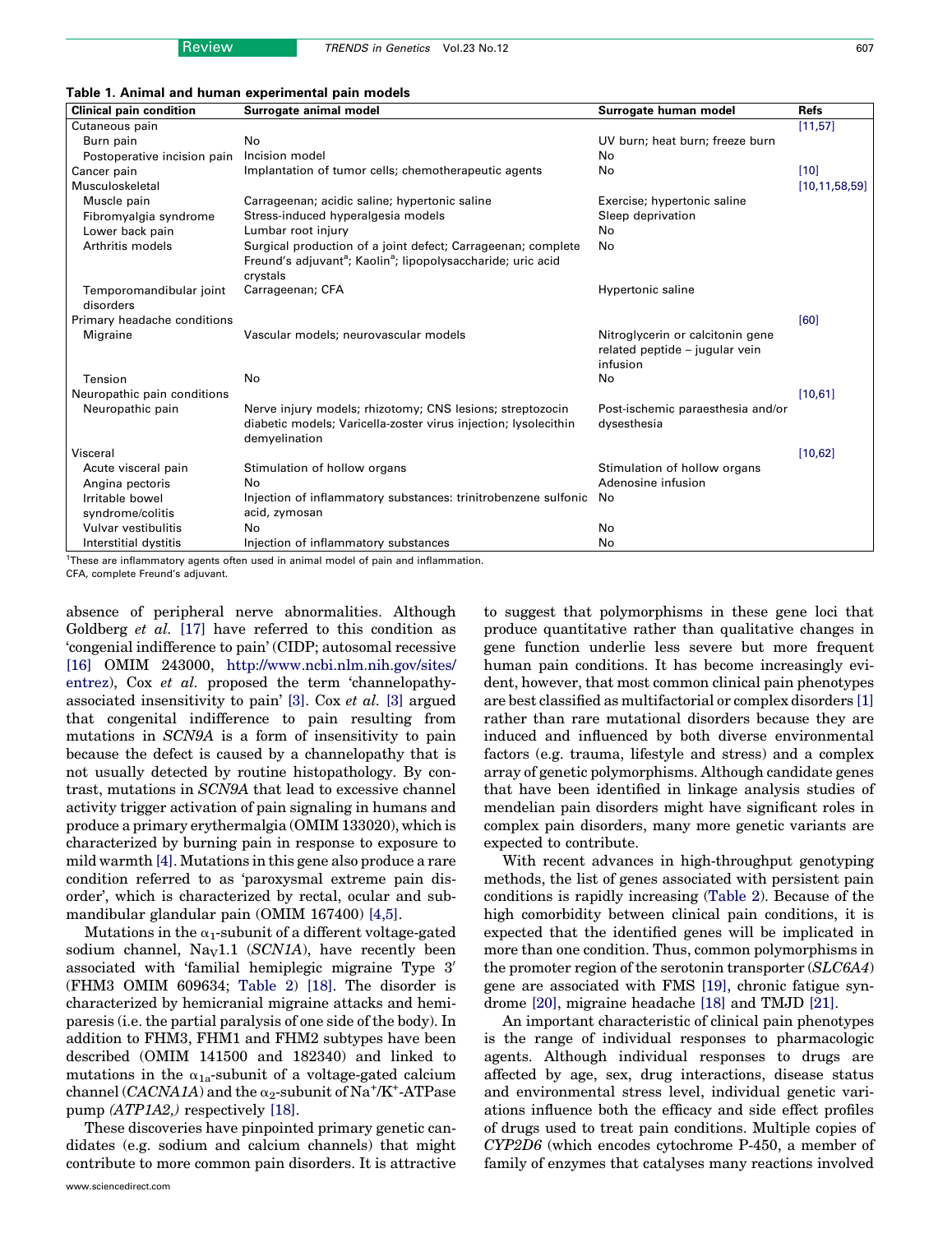<span id="page-3-0"></span>Table 2. Genetic variants implicated in human pain conditions<sup>a</sup>

| Functional class Gene <sup>b,c</sup> |                                           | Condition                     | Genetic polymorphism <sup>d</sup>                                                                                                 | <b>Minor allele</b>     | Refs         |
|--------------------------------------|-------------------------------------------|-------------------------------|-----------------------------------------------------------------------------------------------------------------------------------|-------------------------|--------------|
|                                      |                                           |                               |                                                                                                                                   | frequency               |              |
| <b>Transporters</b>                  | SLC6A3, or<br>DAT1                        | <b>PTSD</b>                   | 3' Untranslated region VNTR                                                                                                       | 0.305                   | $[19]$       |
|                                      | SLC6A4, or 5-                             | FMS, CFS, D-IBS 5-HTTLPR      |                                                                                                                                   | $0.42 - 0.452$          | [19, 20, 63] |
|                                      | HTT, or SERT                              | Migraine                      | VNTR and 5-HTTLRP                                                                                                                 | $0.42 - 0.452$          | $[18]$       |
|                                      |                                           | TMJD                          | VNTR in intron 2                                                                                                                  | 0.454                   | $[21]$       |
|                                      | ABCB1, or                                 | Efficacy of mu-               | C3435T silent polymorphism in exon 26 changes substrate                                                                           | 0.539                   | [64, 65]     |
|                                      | MDR1                                      | opioid analgesia specificity. |                                                                                                                                   |                         |              |
| Metabolic genes COMT                 |                                           | TMJD, analgesia, Val158Met    |                                                                                                                                   | $0.25 - 0.50$           | [6, 39, 64]  |
| and transcription                    |                                           | migraine, FMS                 | Three major haplotypes determine COMT activity.                                                                                   |                         | $66 - 68$    |
| regulators                           | CYP2D6                                    |                               | Opioid analgesia More than 75 alleles code for distinct metabolizer phenotypes.                                                   | $0.001 - 0.207$         | $[64]$       |
|                                      | GCH1                                      | LBP                           | A haplotype of the GCH1 gene was associated with less pain<br>following diskectomy for persistent radicular LBP.                  | 0.154                   | [69]         |
|                                      | <b>MTHFR</b>                              | МA                            | C677T                                                                                                                             | 0.35                    | $[18]$       |
|                                      | <b>ACE</b>                                | МA                            | 287-bp deletion in intron 16.                                                                                                     | 0.35                    | $[18]$       |
|                                      | SPTLC1, or                                | <b>HSAN I</b>                 | Autosomal dominant mutations Cys133Tyr, Cys133Trp,                                                                                | Rare                    | [16, 70]     |
|                                      | SPT <sub>1</sub>                          |                               | Val144Asp and Gly387Ala resulted in reduced SPT activity and<br>impaired sphingolipid synthesis.                                  |                         |              |
|                                      | HSN2                                      | <b>HSAN II</b>                | Autosomal recessive mutations led to truncated forms of<br>deduced HSN2 protein with unknown function.                            | Rare                    | $[71]$       |
|                                      | IKBKAP, or                                | <b>HSAN III</b>               | Mutation in intron 20 produced truncated protein. Arg696Pro in                                                                    | Rare                    | $[72]$       |
|                                      | <b>IKAP</b>                               |                               | exon 19 disrupted phosphorylation.                                                                                                |                         |              |
|                                      | <b>NGFB</b>                               | <b>HSAN V</b>                 | Autosomal recessive mutation Trp211Arg                                                                                            | Rare                    | $[73]$       |
| Receptors                            | NTRK1, or<br>TRKA                         | <b>HSAN IV</b>                | 43 known autosomal recessive mutations led to inability to<br>transduce NGF into growing neurons and their death.                 | Rare                    | $[74]$       |
|                                      | ADRA2A,<br>ADRA2C                         | C-IBS                         | $\alpha_{2c}$ Del322–325 and $\alpha_{2d}$ C-1291G polymorphisms were associated 0.08, 0.43<br>with constipation-predominant IBS. |                         | $[63]$       |
|                                      | ADRB2                                     | TMJD                          | 3 major haplotypes were identified.                                                                                               |                         | $[36]$       |
|                                      | DRD <sub>2</sub>                          | MA                            | His313His ( <i>Ncol</i> restriction site polymorphism C/T)                                                                        | 0.27                    | $[18]$       |
|                                      |                                           | <b>PTSD</b>                   |                                                                                                                                   |                         |              |
|                                      |                                           |                               | 3'-UTR polymorphism                                                                                                               | 0.38                    | $[19]$       |
|                                      | DRD4                                      | MO, FMS                       | Exon III tandem repeat polymorphism                                                                                               | $0.104 - 0.5$           | [19, 75]     |
|                                      | MC1R                                      |                               | Opioid analgesia Arg151Cys, Arg160Tyr and Asp294Asn                                                                               | 0.020-0.045             | [26, 27]     |
|                                      | OPRM1, or                                 | Mu-opioid                     | A118G (Asn40Asp)                                                                                                                  | 0.172                   | [27, 64, 76] |
|                                      | MOR                                       | analgesia                     |                                                                                                                                   |                         |              |
|                                      | 5-HTR2A                                   | MA,TMJD                       | T102C                                                                                                                             | 0.445                   | [68, 77]     |
| Cytokines                            | IL1A, IL1B, and LBP<br>IL <sub>1</sub> RN |                               | IL-1 $\alpha$ C889T, IL-1 $\beta$ C3954T, and IL-1RN G1812A                                                                       | $0.29, 0.21, 0.17$ [78] |              |
|                                      | IL <sub>1</sub> RN                        | <b>VVS</b>                    | Second intron VNTR                                                                                                                | 0.482                   | $[79]$       |
|                                      | IL1B                                      | VVS, BMS                      | C3954T                                                                                                                            | 0.25                    | [80, 81]     |
|                                      | IL 6                                      | LBP                           | T15A (Asp162Glu)                                                                                                                  | 0.015                   | $[82]$       |
|                                      | IL 10                                     | <b>IBS</b>                    | Promoter polymorphism G-1082A                                                                                                     | 0.48                    | $[63]$       |
|                                      | <b>TNF</b>                                | IBS                           | Promoter polymorphism G-308A                                                                                                      | 0.17                    | $[63]$       |
|                                      | <b>LTA</b>                                | MO                            | A higher frequency of TNFB*2 allele in MO patients.                                                                               | 0.614                   | $[75]$       |
| lon channels                         | ATP1A2                                    | BM                            | Arg548His mutation was found in BM family.                                                                                        | Rare                    | $[18]$       |
|                                      |                                           | FHM type 2                    | Missense mutations and deletions led to loss of function or<br>alteration of the kinetics of Na <sup>+</sup> /K+-ATPase pump.     | Rare                    | $[18]$       |
|                                      | CACNA1A                                   | МA                            | Significantly increased sharing of CACNA1A marker alleles in<br>siblings with MA.                                                 |                         | $[18]$       |
|                                      |                                           | FHM type 1                    | Missense mutations in a pore-forming $\alpha$ 1A subunit of neuronal<br>$Cav2.1$ channels.                                        | Rare                    | $[18]$       |
|                                      | SCN <sub>1</sub> A                        | FHM type 3                    | GIn1489 Leu mutation led to a faster $\text{Na}_{\text{V}}$ 1.1 channel recovery                                                  | Rare                    | $[18]$       |
|                                      | SCN9A                                     | PE                            | from fast inactivation.<br>Mutations enhanced activation of $\text{Na}_{\text{V}}1.7$ channels.                                   | Rare                    | $[4]$        |
|                                      | IL6, or IFNB2                             | <b>PEPD</b>                   | Mutations impaired inactivation of $\text{Na}_{\text{V}}$ 1.7 channels.                                                           | Rare                    | $[5]$        |
|                                      |                                           | CAIP, or CIDP                 | Homozygous nonsense mutations caused loss of function of                                                                          | Rare                    | [3, 17]      |
|                                      |                                           |                               | $Nav1.7$ channels.                                                                                                                |                         |              |

a<br>Abbreviations: BM, basilar migraine; BMS, burning mouth syndrome; CAIP, channelopathy-associated insensitivity to pain; CIDP, congenital indifference to pain; CFS, chronic fatigue syndrome; FHM, familial hemiplegic migraine; FMS, fibromyalgia syndrome; HSAN, hereditary sensory and autonomic neuropathy; IBS, irritable bowel syndrome; LBP, low back pain; M6G, morphine-6-glucuronide; MA, migraine with aura; MO, migraine without aura; NGF, nerve growth factor; OA, osteoarthritis; PE, primary erythermalgia; PEPD, paroxysmal extreme pain disorder; PTSD, posttraumatic stress disorder; TMJD, temporomandibular joint disorder; VA, vasospastic angina; VNTR, variable number tandem repeat; VVS, vulvar vestibulitis syndrome; 5-HTTLPR, 5-HTT gene-linked polymorphic region.

<sup>b</sup>Gene abbreviation is given in accordance with the NCBI *Gene* database.

<sup>c</sup>Direction of association between genetic variant and pain phenotype.

<sup>d</sup>Original references are included in [Table S2 in the online supplementary material.](#page-7-0)

in drug metabolism), are associated with enhanced responses to the analgesic codeine, which can increase its toxicity by increasing the metabolism of codeine to morphine [\[22\]](#page-7-0). By contrast, codeine and tramadol (another opioid analgesic) are ineffective in patients with genetic variants that result in low or no CYP2D6 activity [\[23,24\]](#page-7-0). More than 75 CYP2D6 alleles have been identified, ranging from nonsynonymous mutations to single nucleotide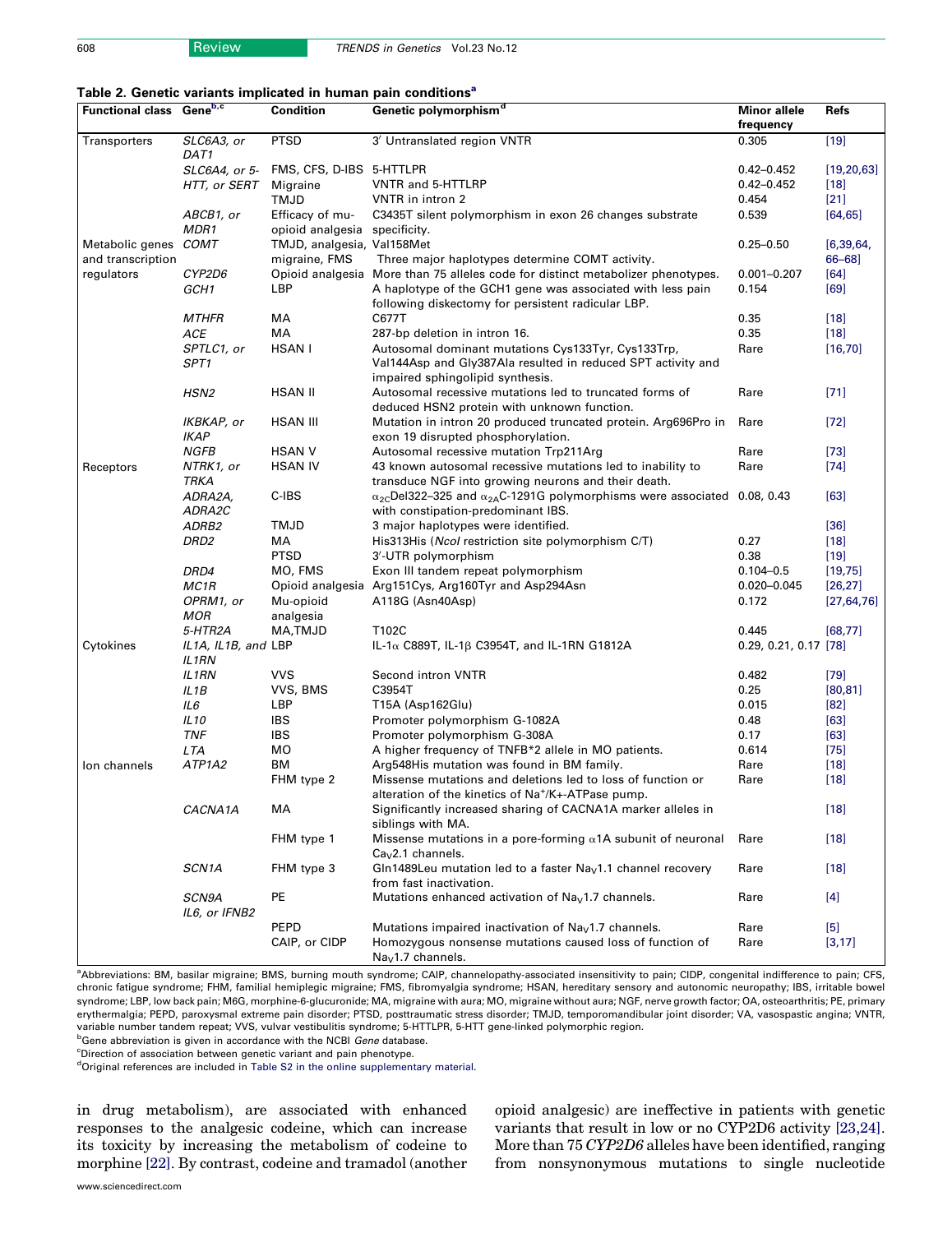polymorphisms (SNPs) that either alter RNA splicing or produce deletions of the entire gene [\[25\].](#page-7-0)

Another striking example of genetic-dependent individual variations in drug response has been provided by Mogil et al. [\[26\].](#page-7-0) The authors showed that nonfunctional variants of the melanocortin 1 receptor  $(MCIR)$ , which produces a red hair and fair skin phenotype, were associated with an increased analgesic response to k receptor–mediated opioid analgesia. Red-headed women required less of the k-opioid pentazocine to reach a specific level of analgesia compared with all other groups [\[26\]](#page-7-0). This study presented the first strong evidence for a gene-by-sex interaction in the area of pain genetics, because the authors also showed that red-headed men did not experience enhanced k-opioid analgesia [\[26\]](#page-7-0). This discovery was preceded by animal studies that showed that  $McIr$  mediates  $\kappa$ -opioid analgesia in female mice only. By contrast, the analgesic effects mediated by morphine-6-glucuronide (M6G), a metabolite of morphine that is selective for  $\mu$ -opioid receptors, did not produce sex-specific analgesia. Red heads of both sexes displayed reduced sensitivity to noxious stimuli and increased analgesic responsiveness to M6G [\[27\]](#page-7-0). These examples strongly suggest that using high-throughput clinical tests will soon make it possible to individualize therapies based on genotypic data in a manner that maximizes drug responses and minimizes side effects and morbidity.

The identification of an increasing number of genetic variants associated with clinical pain phenotypes is in line with the multifactorial nature of these phenotypes. Therefore, it is expected that there are many genetically modulated pathways that impact the onset and maintenance of common clinical pain conditions, which vary in clinical profile and associated signs, symptoms and comorbidities.

# Multiple pathways of vulnerability: evolutionary advantage or modern-day headache?

Why are persistent pain conditions that are very common in the population and that have a substantial genetic component maintained at relatively high frequencies in the population and not eliminated by natural selection? Two major hypotheses have been proposed to explain this phenomenon: the common-disease/common-variant (CDCV) hypothesis and the common-disease/rare-variant (CDRV) hypothesis [\[28–30\]](#page-7-0). The CDCV hypothesis proposes that complex traits result from underlying genetic variants that occur with a relatively high frequency, but the effect size of each of the variants is relatively small [\[28,29\]](#page-7-0). The penetrance of each of the variants is low, because it requires an interaction with many other specific genetic variants and particular environmental conditions [\[1\].](#page-7-0) By contrast, the CDRV hypothesis states that complex traits have numerous underlying genetic variants, each occurring with a low frequency in the population but with high penetrance.

Credible arguments have been generated by advocates of both hypotheses [\[28–30\]](#page-7-0), and specific examples have been reported [\(Table 2\)](#page-3-0). Here, we propose that both rare deleterious genetic variants and common genetic polymorphisms underlie human pain perception and clinical pain phenotypes (Figure 1), which embraces the theoretical and

practical arguments associated with both hypotheses. Although the model can be applied to any common disorder, we discuss it in terms of human pain conditions.

We assume that within each clinical pain phenotype there is a proportion of cases attributable to rare, deleterious familial mutations and a proportion of cases attributable to a combination of common genetic variants in the population. A significant number of the most severe cases are caused by rare familial deleterious mutations in genes encoding crucial components of pain pathways. The penetrance of these deleterious mutations is high, and the relative contribution of environmental factors to the onset of these cases is minimal. Genotyping SNPs that commonly exist in this population will not identify or classify the condition. However, specific observable intermediate phenotypes (such as pain sensitivity or anxiety), should be informative and substantially different from the populations mean values for these measures.

Examples of mendelian diseases, where causal genes show broad allelic diversity [\[28\]](#page-7-0), provide a strong argument for the possibility that rare alleles contribute to complex human diseases. However, the contribution of



Figure 1. Disease allele frequency in common persistent pain conditions (PPCs). This model assumes that within each clinical pain phenotype, there is a proportion of cases that are attributable to rare deleterious mutations and a proportion of cases attributable to a combination of common genetic variants in the population. A significant number of the most severe cases are caused by rare, high-penetrance familial deleterious mutations. Within these cases, at least one of the observable intermediate phenotypes, such as pain sensitivity (PS), depression (D) or anxiety (A), will differ substantially from the mean values in the population. On the other hand, there are cases underlined by an interactive array of low-penetrance genetic variants that are common in the population. Disease onset of these cases will be driven by environmental pressures and the mean values for many of the associated intermediate phenotypes will be slightly increased.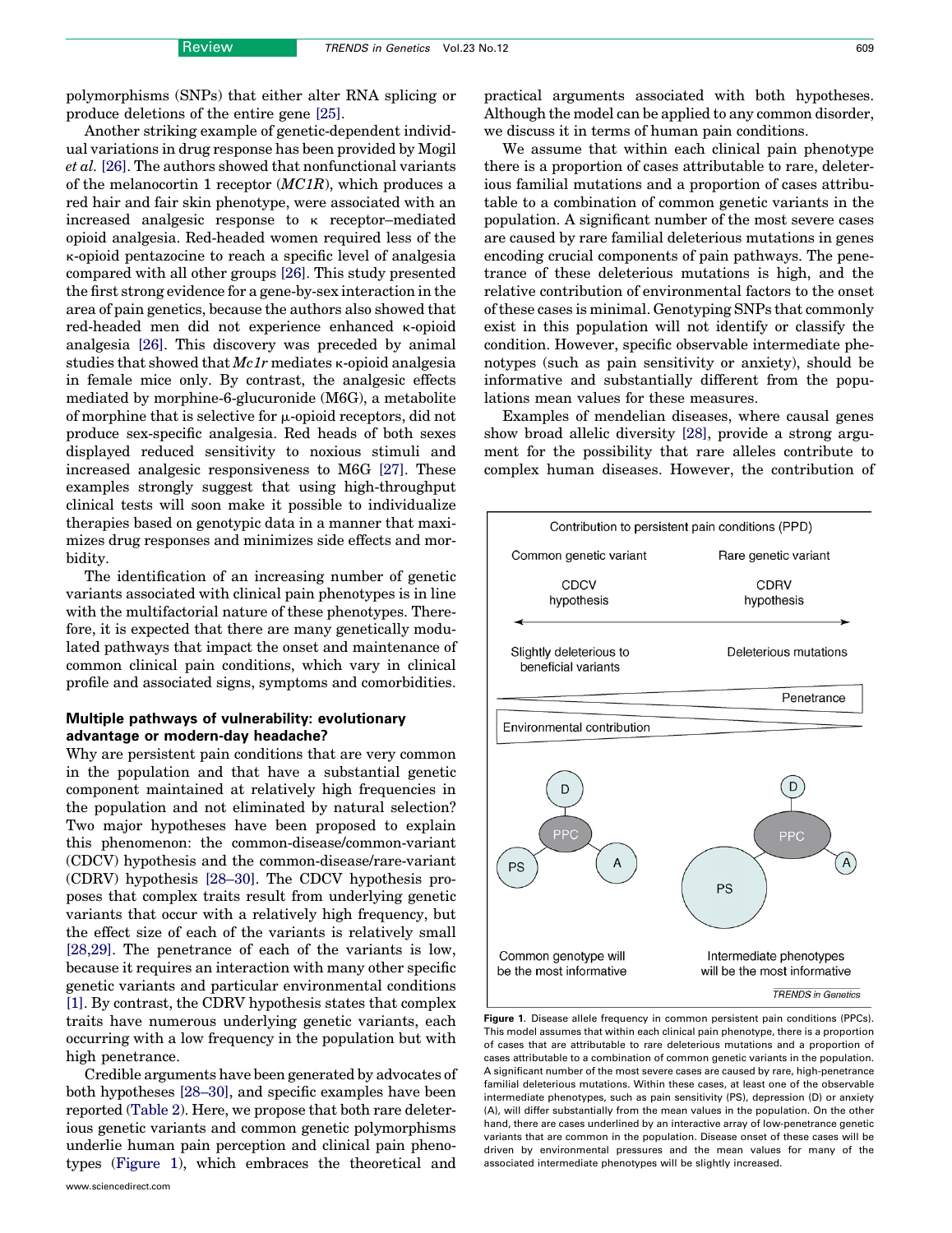these rare deleterious mutations to the onset of common diseases can be significant only if (i) the frequency of these disease-predisposing genetic variants is relatively high in population; (ii) a sufficient proportion of de novo mutations in humans are mildly deleterious; and (iii) the intensity of selective pressure against them is reasonably weak [\[30\]](#page-7-0). Kryukov et al. [\[30\]](#page-7-0) have estimated that the prevalence of mildly deleterious new missense mutations is  ${\sim}53\%$ . Up to 70% of the overall low-frequency missense alleles are mildly deleterious and are associated with a heterozygous fitness loss of 0.001–0.003. It is unlikely that missense mutations can account for the diversity observed in persistent pain conditions, but they might contribute to the manifestation of the most extreme pain phenotypes, as has been recently observed for obesity [\[31\]](#page-7-0).

On the other end of the proposed model is the proportion of clinical pain phenotypes that are caused by a combination of genetic variants. Each genetic variant can be slightly deleterious or even beneficial for other traits and can contribute to a clinical pain phenotype when it interacts with another variant (Figure S2, Supplemental Material online) or after exposure to various environmental factors (i.e. injury or stress). In this situation, intermediate phenotypes, such as pain sensitivity and anxiety, will be less informative because each of the intermediate phenotype will not deviate dramatically from the population means; however, well-designed case-control studies with reasonable sample size that examine common genotypes might yield valid associations.

The proposed model is in agreement with the prediction published by Roberson in 1967 [\[32\].](#page-7-0) He suggested that the effect size of functional genetic variations should be exponentially distributed, with a few variations of major effect and increasingly more with smaller effects. Experimental evidence for the contribution of multiple interacting loci with different effect size on complex traits has been supported by several Drosophila melanogaster mapping studies. For example, 53 quantitative trait nucleotides (QTNs) affect the number of mechanosensory bristles [\[33\].](#page-7-0) The effect size of each QTN was clearly exponentially distributed, and the effects of most QTNs were conditional on sex (27%), temperature (14%) or both sex and temperature (30%). Epistatic interactions between QTNs were also common [\[33\]](#page-7-0).

There has been an exponential increase in the number of association studies that have identified genotypes that are associated with a variety of highly prevalent diseases, providing conformation for the CDCV hypothesis. Given these observations, one must ask why such polymorphisms are medically detrimental but not evolutionary deleterious? Three explanations have been proposed [\[28,30\]](#page-7-0). First, a late-onset disease does not affect reproductive fitness. This mechanism is least applicable for chronic pain conditions, because a substantial proportion of these conditions impact women during their reproductive age [\[1,34\]](#page-7-0). Second, an increased level of persistent 'psychologic stress', derived from social expectations, has created new environmental pressures that serve as a strong driver for persistent pain conditions. Although this is plausible and an attractive explanation; there is substantial evidence that many diseases, including migrainous headache, existed in human populations for a long time [\[34\]](#page-7-0) (the first written description are found in the Medical Papyri of Ancient Egypt at  $\sim$ 1500 B.C. [\[35\]](#page-7-0)). Finally, a significant contribution of balancing selection seems probable, and there are a few examples that are consistent with a balancing selection mechanism [\[36,37\];](#page-7-0) however, further proof is required. Among plausible mechanisms of balancing selection, a 'trade-off' mechanism—where the negative effect of the genetic variant on one trait is compensated by its positive effect on another—might explain why genetic variants underlying human clinical pain conditions persist in the population [\[37\]](#page-7-0) (Figure S1, Supplemental Material online).

Thus, although individuals expressing severe pain conditions might be considered disadvantageous, these individuals are also characterized by a state of elevated somatization—an increased awareness of bodily sensations [\[38\].](#page-7-0) In other words, these individuals have an increased capacity to sense essentially all environmental stimuli, such as light, noise and odor, which arguably increase their ability to detect and avoid environmental threats. From this point of view, lower pain threshold, at least at some level, is commonly associated with the ability to detect a wide variety of non-noxious sensory stimuli. Furthermore, individuals who are prone to develop TMJD, a facial chronic facial pain condition, have lower pain thresholds and higher somatization scores before the development of the conditions [\[39,40\].](#page-7-0) If these pain conditions develop after exposure and if these exposures are avoided during a life time, individuals should benefit from the advantage of having high sensory acuity without the disadvantage of experiencing a persistent pain state.

Most IPDs have a higher female prevalence, which is consistent with substantial evidence that, as a population, women are more sensitive to noxious stimuli than men. Women also show a generalized increase in somatization (vigilance) and sensory acuity compared with men [\[41\]](#page-7-0). Fillingim and Maixner [\[41\]](#page-7-0) proposed that sex-dependent differences in pain sensitivity results from evolutionary pressures on pain regulatory systems that promoted greater sensory acuity in women, which permits women a greater awareness of the immediate environmental threats resulting in a greater protection of offspring. In women, strong pain-suppressing responses through endorphins and catecholamines are evolutionarily detrimental because endorphins and catecholamines, impair ovulation and thus negatively impact reproductive potential [\[41,42\]](#page-7-0).

#### Haplotypic diversity: effects on pain phenotypes

If a significant proportion of clinical pain phenotypes are caused by relatively frequent genetic variants, what is the pattern of genotypic diversity? It is tempting to assume that a strong functional polymorphism dominates within each gene locus that can be slightly modified by other secondary polymorphisms within the gene locus. This situation is similar to what is observed for familiar deleterious mutations that cause mendelian diseases, where there is a strong and easily measurable effect on the associated phenotypes that is proportional to the number of copies of the disease-related genetic variant [\[29,30\]](#page-7-0). However, there is increasing evidence that supports the view that the genotypic architecture of the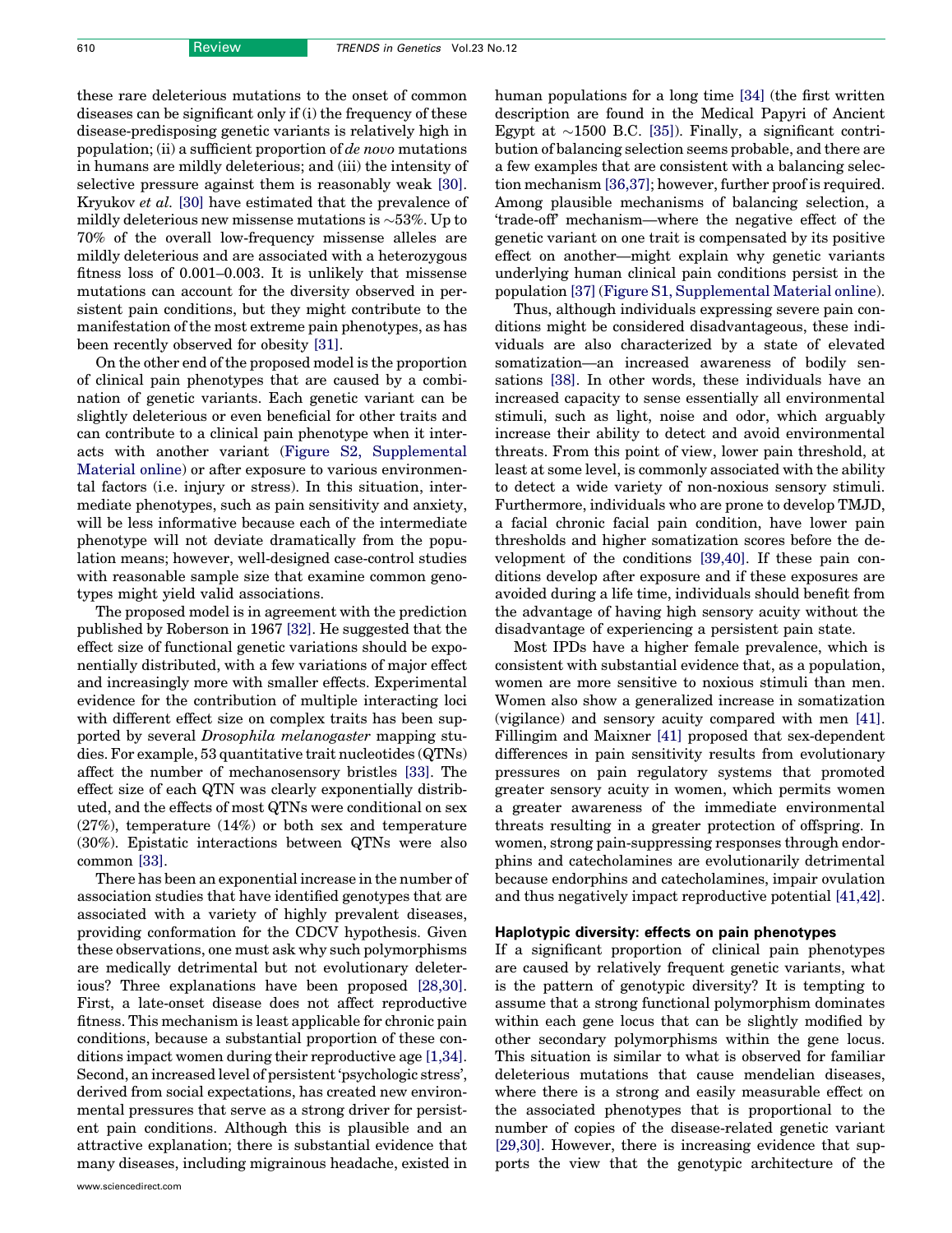human genome is much more complex than currently appreciated. Multiple functional interacting loci within one gene locus are likely to contribute to the same or related pain phenotypes, which complicates the analysis and interpretation of association study results.

For example, one gene, catechol-O-methyltransferase (COMT), encodes an enzyme that metabolizes catecholamines (e.g. dopamine, norepinephrine and epinephrine) and thus affects an array of cognitive-affecting phenotypes, including pain phenotypes [\[39,43–45\]](#page-7-0). The functional val158met polymorphism within the COMT locus was one of the first examples of a common genotype that affects gene activity [\[46\]](#page-7-0) Substitution of Val to Met at codon 158 of COMT results in a threefold reduction in thermostability and activity of the enzyme [\[46\]](#page-7-0). However, during the past decade, several new functional polymorphisms were identified. [\[6,37,39,44,47,48\].](#page-7-0) Thus, a haplotype combining the  $val^{158}$ met (rs4680) polymorphism with two other common SNPs, one upstream in intron  $1$  (rs $737865$ ) and another in the 3' untranslated region (rs165599), is highly associated with schizophrenia [\[47\]](#page-7-0) and differentially affects the expression of rs4680 alleles in human brain tissue [\[49\]](#page-8-0). Another potentially cis-acting functional SNP (rs2097603) has been located upstream of the promoter of COMT that drives transcription of the predominant form of membrane-bounded (MB) COMT in the brain. This variant also affects COMT activity in lymphocytes and postmortem brain tissue [\[37\].](#page-7-0) Furthermore, three common haplotypes of COMT, consisting of two synonymous (rs4633 and 4818) and one nonsynonymous val<sup>158</sup>met SNPs, resulted in a 30-fold difference in enzymatic activity and are associated with pain sensitivity. Protein translation is regulated by an interaction between three alleles in these haplotypes, which creates distinct secondary structures of the corresponding mRNAs [\[6\].](#page-7-0) Furthermore,  $val^{158}$ met and the SNPs in the promoter are linked to affective-cognitive phenotypes, whereas the three haplotypes in the coding region of the gene are strongly associated with sensory-discriminative aspect of pain [\[44,48\]](#page-7-0).

Thus, COMT contains at least five functional polymorphisms that impact its biologic activity and associated phenotypes. The potentially complex interactions of functional variations in COMT imply that the overall functional state of the gene might not be easily deduced from genotype information alone, which presumably explains the inconsistency in the results from association studies that focus on the  $val^{158}$ met polymorphism [\[50\]](#page-8-0). This complex genotypic pattern can be explained by the presence of a single balanced polymorphism in the COMT locus such as the  $val^{158}$ met amino acid variation distinguishing Val158 and Met158 alleles (Figure S1, Supplemental Material online) or stable combinations of several compensatory changes tightly linked to a single balanced polymorphism. Levels of neutral or compensatory polymorphisms are expected to be elevated when these polymorphisms are tightly linked to a balanced polymorphism, and the effect can be large under certain population parameters. Apparently, it is tightly linked polymorphic regions that natural selection holds in the population and not just the balanced polymorphism [\[51\]](#page-8-0).

Another explanation for a high level of functional haplotypic complexity of the COMT gene locus relates to the pleiotropic complexity of COMT function that results in multiple phenotypes that vary in cognitive-affective and sensory-discriminative capabilities. One of the best-developed illustrative examples comes from studies on D. melanogaster that examined the functional allelic variation in the catecholamines up (Catsup) gene, which encodes a negative regulator of tyrosine hydroxylase, the rate-limiting step in the synthesis of catecholamines. Although Catsup is a pleiotropic quantitative trait gene, most individual QTNs do not have pleiotropic effects, and molecular genetic analyses of Catsup sequences are consistent with a balancing selection that maintains multiple functional polymorphisms [\[52\].](#page-8-0) This conclusion is easily reached from studies on *D. melanogaster*, where individual polymorphisms show very little linkage disequilibrium (LD) [\[52\]](#page-8-0). In humans, polymorphic variants within one gene locus very often are not independent and form haploblocks, where SNPs exhibit high LD [\[53\]](#page-8-0). In this situation, functional genetic variants within one gene may influence each other substantially, especially if the affected phenotypes are not independent, as is the case for different modalities of human pain perception [\[48\]](#page-8-0).

## Analysis of genotyping results for pain phenotypes: current challenges and future prospective

In common with other complex traits [\[34,35\]](#page-7-0), there are several levels of genetic complexity underlying human clinical pain phenotypes. First, such phenotypes represent an interactive array of multiple nonindependent intermediate phenotypes. Second, that intermediate phenotypes are shaped by multiple interacting genes and environmental exposures, most of which have small individual effects on the condition of interest. Third, many of contributing loci are likely to possess complex genotypic and haplotypic structures with epistatic interactions within single gene locus.

Thus, adopting the principles and methods that have proven effective with simpler mendelian traits, which show linear relationships between the measured trait and genotypic variability at one gene locus and that assumes context invariance, fails to explain common pain phenotypes. Furthermore, the analytic strategies that are typically used today make the implicit assumption that interacting loci can be identified through their independent and marginal contributions to trait variability. However, if interacting loci are frequent, and the effect of the interaction is substantial, the power of current statistical approaches to detect functional polymorphisms will be a substantial barrier [\[29\]](#page-7-0). We are thus dependent on the development of new analytic methods and computational strategies that will enable the identification of combinations of variable and interactive loci at a genome-wide level to account for epistatic effects on quantitative pain traits [\[54–56\].](#page-8-0)

Another challenge for the genetic pain field is that some clinical pain conditions that are caused by rare hereditary mutations, which are carried by specific individuals, will escape detection by genotyping methods for polymorphisms that commonly exist in the population. Until affordable high-throughput sequencing methods arrive, which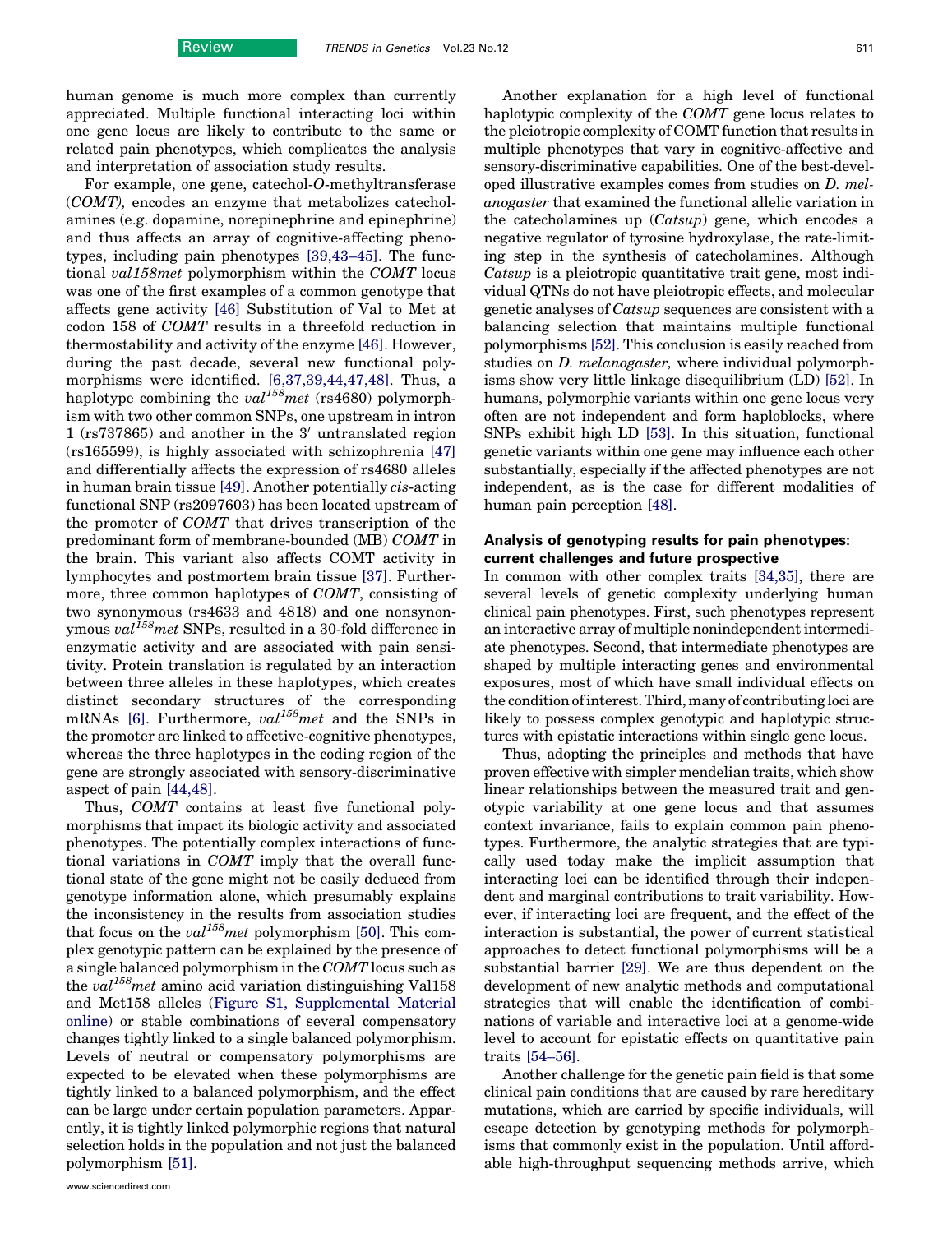<span id="page-7-0"></span>permit sequencing of each patient for everyday use, the identification of measurable and informative clinical intermediate phenotypes can serve as good proxies for rare mutations that have a strong effect size. Thus, for practical reasons, the assessment of both intermediate phenotypes and common risk genotypes will be the most informative in subclassifying chronic pain patients. Given the exponential successes in the area of pain genetics over the past few years, it is realistic to assume that evidence-based genetic approaches will be developed in the near future for tailoring of individual treatments and therapies for common clinical pain conditions.

#### Acknowledgements

This work was supported in part by NIDCR grants RO1-DE16558 and UO1-DE017018, NINDS grant PO1 NS045685 and the Intramural Research Program of the NIH, NCBI.

#### Supplementary data

Supplementary data associated with this article can be found, in the online version, at [doi:10.1016/j.tig.](http://dx.doi.org/10.1016/j.tig.2007.09.004) [2007.09.004.](http://dx.doi.org/10.1016/j.tig.2007.09.004)

#### References

- 1 Diatchenko, L. et al. (2006) Idiopathic pain disorders–pathways of vulnerability. Pain 123, 226–230
- 2 Carr, D. (2004) The Spectrum of Pain, McMahan Publishing Group
- 3 Cox, J.J. et al. (2006) An SCN9A channelopathy causes congenital inability to experience pain. Nature 444, 894–898
- 4 Waxman, S.G. (2006) Neurobiology: a channel sets the gain on pain. Nature 444, 831–832
- 5 Fertleman, C.R. et al. (2006) SCN9A mutations in paroxysmal extreme pain disorder: allelic variants underlie distinct channel defects and phenotypes. Neuron 52, 767–774
- 6 Nackley, A.G. et al. (2006) Human catechol-O-methyltransferase haplotypes modulate protein expression by altering mRNA secondary structure. Science 314, 1930–1933
- 7 Brennan, F. et al. (2007) Pain management: a fundamental human right. Anesth. Analg. 105, 205–221
- 8 Gureje, O. et al. (2001) A cross-national study of the course of persistent pain in primary care. Pain 92, 195–200
- 9 Maixner, W. et al. (1995) Sensitivity of patients with painful temporomandibular disorders to experimentally evoked pain. Pain 63, 341–351
- 10 Ma, C. (2007) Animal models of pain. Int. Anesthesiol. Clin. 45, 121– 131
- 11 Staahl, C. and Drewes, A.M. (2004) Experimental human pain models: a review of standardised methods for preclinical testing of analgesics. Basic Clin. Pharmacol. Toxicol. 95, 97–111
- 12 Chen, C.L. et al. (2006) Runx1 determines nociceptive sensory neuron phenotype and is required for thermal and neuropathic pain. Neuron 49, 365–377
- 13 Lacroix-Fralish, M.L. et al. (2007) The Pain Genes Database: an interactive web browser of pain-related transgenic knockout studies. Pain 131, 3–4
- 14 Sultana, S.R. et al. (2007) Translational research in the pharmaceutical industry: from theory to reality. Drug Discov. Today 12, 419–425
- 15 Ermakova, E.O. et al. (2006) Fast rate of evolution in alternatively spliced coding regions of mammalian genes. BMC Genomics 7, 84
- 16 Nagasako, E.M. et al. (2003) Congenital insensitivity to pain: an update. Pain 101, 213–219
- 17 Goldberg, Y.P. et al. (2007) Loss-of-function mutations in the Nav1.7 gene underlie congenital indifference to pain in multiple human populations. Clin. Genet. 71, 311–319
- 18 De Vries, B. et al. (2006) Genetic biomarkers for migraine. Headache 46, 1059–1068
- 19 Ablin, J.N. et al. (2006) Mechanisms of Disease: genetics of fibromyalgia. Nat. Clin. Pract. Rheumatol. 2, 671–678
- 20 Narita, M. et al. (2003) Association between serotonin transporter gene polymorphism and chronic fatigue syndrome. Biochem. Biophys. Res. Commun. 311, 264–266
- 21 Herken, H. et al. (2001) Possible association of temporomandibular joint pain and dysfunction with a polymorphism in the serotonin transporter gene. Am. J. Orthod. Dentofacial Orthop. 120, 308–313
- 22 Gasche, Y. et al. (2004) Codeine intoxication associated with ultrarapid CYP2D6 metabolism. N. Engl. J. Med. 351, 2827–2831
- 23 Sachse, C. et al. (1997) Cytochrome P450 2D6 variants in a Caucasian population: allele frequencies and phenotypic consequences. Am. J. Hum. Genet. 60, 284–295
- 24 Stamer, U.M. et al. (2003) Impact of CYP2D6 genotype on postoperative tramadol analgesia. Pain 105, 231–238
- 25 Ingelman-Sundberg, M. and Evans, W.E. (2001) Unravelling the functional genomics of the human CYP2D6 gene locus. Pharmacogenetics 11, 553–554
- 26 Mogil, J.S. et al. (2003) The melanocortin-1 receptor gene mediates female-specific mechanisms of analgesia in mice and humans. Proc. Natl. Acad. Sci. U.S.A. 100, 4867–4872
- 27 Mogil, J.S. et al. (2005) Melanocortin-1 receptor gene variants affect pain and mu-opioid analgesia in mice and humans. J. Med. Genet. 42, 583–587
- 28 Zondervan, K.T. and Cardon, L.R. (2004) The complex interplay among factors that influence allelic association. Nat. Rev. Genet. 5, 89–100
- 29 Wright, A. et al. (2003) A polygenic basis for late-onset disease. Trends Genet. 19, 97–106
- 30 Kryukov, G.V. et al. (2007) Most rare missense alleles are deleterious in humans: implications for complex disease and association studies. Am. J. Hum. Genet. 80, 727–739
- 31 Ahituv, N. et al. (2007) Medical sequencing at the extremes of human body mass. Am. J. Hum. Genet. 80, 779–791
- 32 Robertson, A. (1967) The nature of quantitative genetic variation. In Heritage From Mendel (Brink, A., ed.), pp. 265-280, University of Wisconsin Press
- 33 Dilda, C.L. and Mackay, T.F. (2002) The genetic architecture of Drosophila sensory bristle number. Genetics 162, 1655–1674
- 34 Loder, E. (2002) What is the evolutionary advantage of migraine? Cephalalgia 22, 624–632
- 35 Karenberg, A. and Leitz, C. (2001) Headache in magical and medical papyri of ancient Egypt. Cephalalgia 21, 911–916
- 36 Diatchenko, L. et al. (2006) Three major haplotypes of the beta2 adrenergic receptor define psychological profile, blood pressure, and the risk for development of a common musculoskeletal pain disorder. Am. J. Med. Genet. B. Neuropsychiatr. Genet. 141, 449–462
- 37 Zhu, G. et al. (2004) Differential expression of human COMT alleles in brain and lymphoblasts detected by RT-coupled 5' nuclease assay. Psychopharmacology (Berl.) 177, 178–184
- 38 McBeth, J. et al. (2001) Features of somatization predict the onset of chronic widespread pain: results of a large population-based study. Arthritis Rheum. 44, 940–946
- 39 Diatchenko, L. et al. (2005) Genetic basis for individual variations in pain perception and the development of a chronic pain condition. Hum. Mol. Genet. 14, 135–143
- 40 Slade, G. et al. Contribution of genetic and psychological factors to experimental pain sensitivity and the risk of developing temporomandibular disorder. J. Dent. Res. (in press)
- 41 Fillingim, R.B. and Maixner, W. (1995) Gender differences in the responses to noxious stimuli. Pain Forum 4, 209–221
- 42 Mogil, J.S. et al. (1993) Sex differences in the antagonism of swim stress-induced analgesia: Effects of gonadectomy and estrogen replacement. Pain 53, 17–25
- 43 Nackley, A.G. et al. (2006) Catechol-O-methyltransferase inhibition increases pain sensitivity through activation of both beta(2)- and beta(3)-adrenergic receptors. Pain
- 44 Meyer-Lindenberg, A. et al. (2006) Impact of complex genetic variation in COMT on human brain function. Mol. Psychiatry 11, 867–877
- 45 Xu, K. et al. (2006) Imaging genomics applied to anxiety, stress response, and resiliency. Neuroinformatics 4, 51–64
- 46 Lotta, T. et al. (1995) Kinetics of human soluble and membrane-bound catechol O-methyltransferase: a revised mechanism and description of the thermolabile variant of the enzyme. Biochemistry 34, 4202–4210
- 47 Shifman, S. et al. (2002) A highly significant association between a COMT haplotype and schizophrenia. Am. J. Hum. Genet. 71, 1296–1302